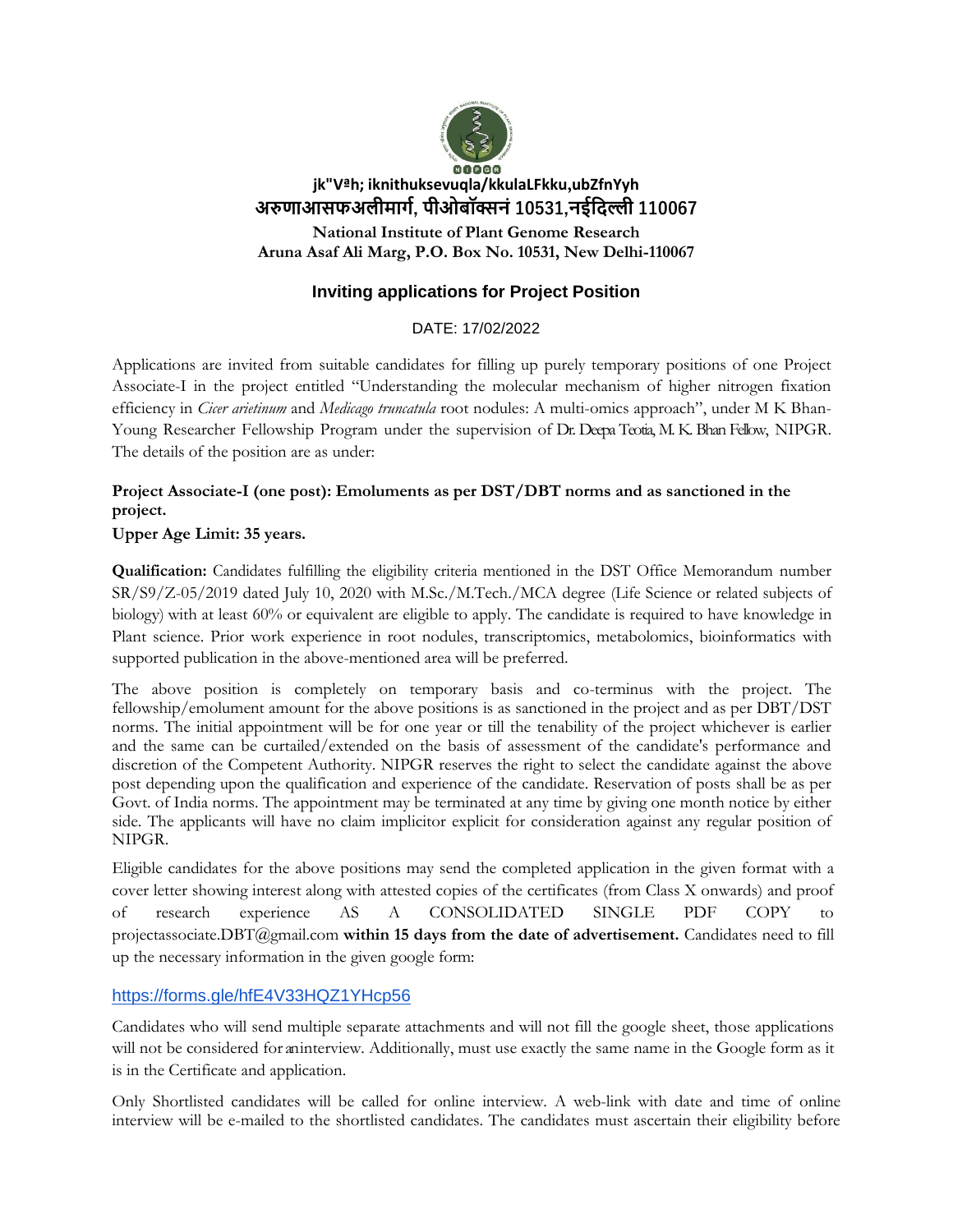applying, as ineligible candidates will not be interviewed. Canvassing in any form or bringing influence, political or otherwise, will lead to disqualification of the candidate(s).

**Note:** ONLY soft copy of the application in the given format will be accepted. Interview link will only be sent to shortlisted candidates. For any clarification candidates may contact the person incharge through email only.

### **Dr. Deepa Teotia**

M. K. Bhan Fellow National Institute of Plant Genome Research (NIPGR), Aruna Asaf Ali Marg, JNUCampus New Delhi – 110067

[projectassociate.DBT@gmail.com](mailto:projectassociate.DBT@gmail.com)  $ssinharov(a)$ nipgr.ac.in